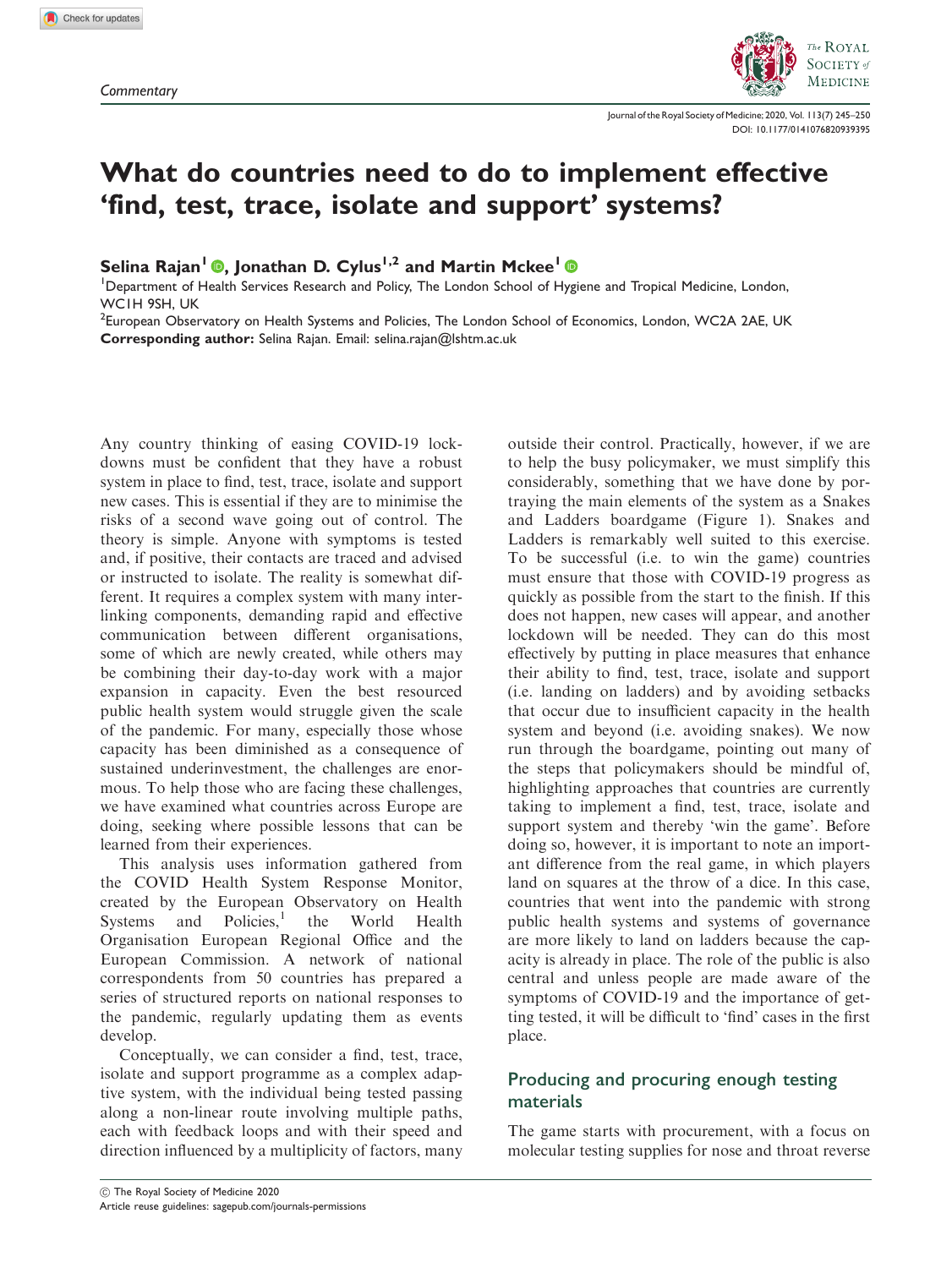

transcription polymerase chain reaction swabs, the gold standard test recommended<sup>2</sup> by the World Health Organization to identify COVID-19 cases. Testing requires reliable supplies of a range of materials, including swabs, transport media, reagents, primers, assays and polymerase chain reaction machines. Many of these are also used to test for other infections but, during a pandemic, countries face supply constraints, a 'snake' that inhibits find, test, trace, isolate and support before it has a chance to get started.

Equipped with the genetic sequence from China, Germany and the UK managed to manufacture some of the earliest COVID-19 tests outside Asia and Germany quickly purchased millions of them. Germany also published a blueprint that the World Health Organization could share with other countries to support their use of the newly developed test. However, large-scale testing is only possible if laboratories have all of the items required, from glassware to polymerase chain reaction machines. This requires very well-functioning procurement and distribution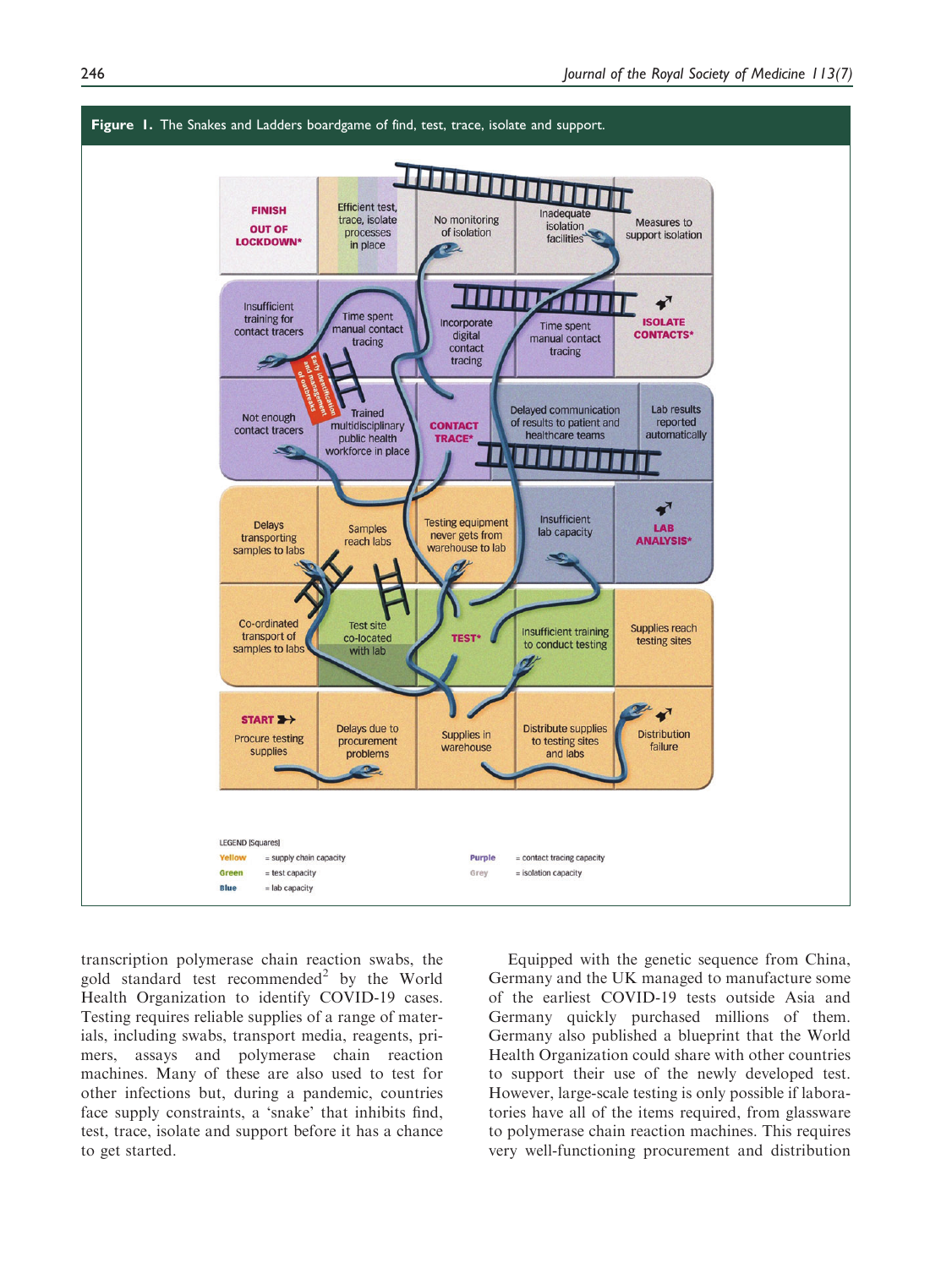systems, something that many countries have struggled to achieve, and even Germany, widely praised for its ability to scale up testing capacity rapidly, has experienced periods when demand has exceeded supply. Countries that do not manufacture these items themselves have struggled to obtain them in a global market where they are competing against others with greater purchasing power. Some, such as Norway, have developed and manufactured their own tests<sup>3</sup> to minimise dependence on those produced elsewhere. Rather like printers, where cartridges are specific to particular brands, polymerase chain reaction machines are often licensed for use with specific reagents, with global stocks of many of them rapidly depleted. In response, some countries, including Belgium, the UK and Canada eased regulations to enable more flexible use of reagents, drawing on South Korea's earlier response to Middle East respiratory syndrome (MERS-CoV).

Once procured and warehoused, supplies need to be distributed to testing sites and laboratories. Failure to do so effectively creates a snake because testing sites cannot administer tests without the right supplies. Countries offering home testing faced logistic challenges, especially as postal services were often weakened because of staff shortages and working with social distancing. Some countries also faced particular challenges in getting tests to certain high risk settings, such as care homes, as in the UK $<sup>4</sup>$ A failure</sup> to distribute test kits to where they are most needed will enable new cases to remain undetected, allowing transmission to continue.

#### Developing sufficient skills and facilities to meet testing needs

While few countries were conducting tests outside of hospitals early in the pandemic, most now do so, for example by building drive-through or mobile testing units, while some, such as Austria, the UK and Estonia, have also started home testing. Some governments have outsourced some components of this work to private companies, for example in Finland, Estonia and the UK, although with varying degrees of success.

Although these measures can increase the volume of testing and minimise the risk of cross-contamination in hospitals, they also present enormous logistical challenges as testing supplies must be distributed to a large number of testing sites, while testing on a large scale depends on recruitment of staff who are unlikely to have experience in taking samples. Taking a nasopharyngeal swab does require some degree of training about how and (critically) when to test to reduce the risk of false-negative results. Without

proper training, tests will be wasted and need to be repeated, which in turn erodes limited capacity (another snake).

After taking a swab, samples should reach the laboratory rapidly. Otherwise they may have to be discarded and repeated. Thus, it is important to ensure that there is a well-coordinated system to ensure transport of samples from test sites to laboratories. Ideally, testing sites and laboratories would be co-located, as in hospitals and in some South Korean drive-through testing sites. This is a ladder, although one that is rare in community testing sites in Europe. The ultimate goal is to develop a test that does not require a laboratory, using a point of care test that can produce immediate results, but those that have been developed so far have not performed sufficiently well to depend on. Estonia offers an innovative approach, using drones to deliver samples directly to laboratories. In the UK, approximately half of all testing takes place in just three commercial mega-laboratories, creating transport bottlenecks and reports of discarded samples.

#### Strengthening laboratory capacity to rapidly analyse samples and immediately report the results

The ability to scale up testing will be easier in countries that have had sustained investment in health infrastructure, including laboratory equipment, technicians, logistics systems and information technology. Germany<sup>5</sup> entered the pandemic with a strong diagnostics and chemicals industry, which allowed it to implement large scale testing rapidly. $6$  In contrast, the UK did not. Thus, a lack of sufficient laboratory capacity is another snake that will create severe delays in processing tests, possibly requiring substantial re-testing which exacerbates an already difficult situation.

Where laboratory capacity is insufficient, three types of response can be seen. One involves expanding existing medical laboratories or repurposing others, such as those involved in veterinary surveillance in universities, as in Croatia, Cyprus, France, Estonia, Germany, Lithuania and Norway, among others. Thus, Germany<sup>5</sup> rapidly commissioned testing in 300 local laboratories and Sweden also used existing laboratories in all but two of its 21 regions. A second involves creation of a few centralised megalaboratories. In contrast, in the UK, outsourcing companies, many with little or no experience of running laboratories, were contracted to construct a few mega-laboratories, creating a highly centralised system. A third approach, seen in Ireland and Finland, involved samples being sent abroad for testing, although several thousand sent from the UK to the USA subsequently had to be repeated. Other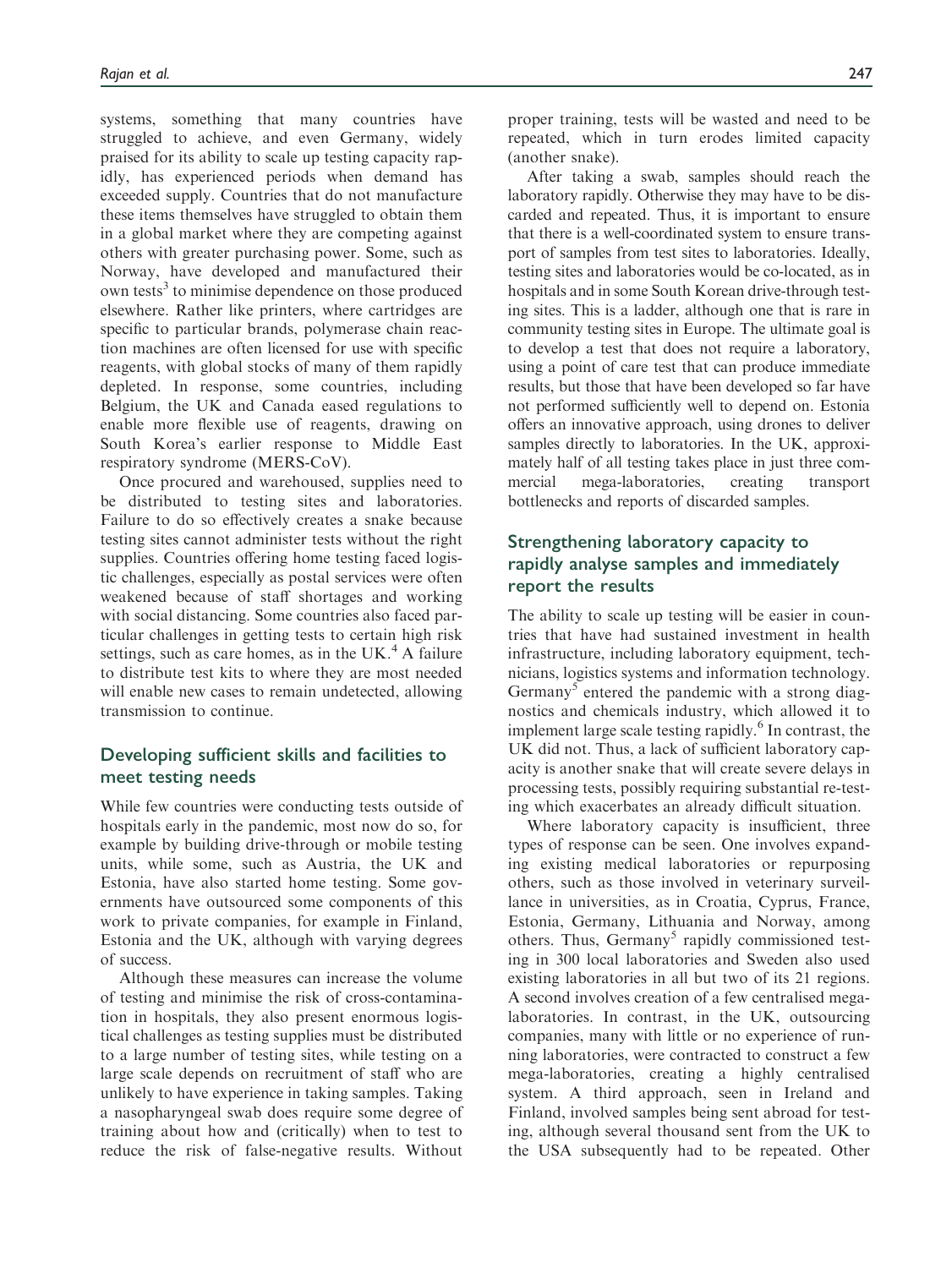measures that also contribute include accelerated training of laboratory technicians, as in Israel, or use of robots, as in Sweden.

While there is widespread agreement that tests should be conducted within a country, where possible, debate continues as to the other approaches. Countries adopting the first one do appear to have been successful in administering and reporting large numbers of tests, whereas the situation in the UK is much less clear, with the chair of the National Statistics Authority describing the resulting statistics as essentially meaningless.

Once samples are processed, automated reporting can create a ladder, helping to deliver results quickly to cases and contact tracers who will be able to initiate tracing sooner. There are numerous examples of countries where this is working, including Belgium, Estonia, Iceland, Turkey and particularly Lithuania, where results are currently being delivered within 6– 8 h. Rapid initiation of contact tracing will reduce the risk of further transmission. It also increases the likelihood that suspected cases will agree to isolate while they wait for their results. Without an automated system, results have to be telephoned individually to cases, which is resource intensive and can delay notification and isolation.

Self-evidently, there must be a system to monitor test performance to ensure false positives and negatives are minimised. This may create logistic challenges where new or repurposed laboratories have come on stream, although there are examples, such as those in Italy and Ireland, that can offer lessons.

### Building a large, well-trained workforce to conduct contact tracing (even in countries using digital technologies)

Despite renewed attention, contact tracing is a core component of public health departments, which have long experience in preventing transmission of other communicable diseases such as tuberculosis, hepatitis and sexually transmitted infections. Contact tracing requires a well-resourced existing public health infrastructure, with a trained workforce that is well connected with local services. Such a system will enable clusters and complex outbreaks to be detected early. This is an important ladder that will help to strengthen the find, test, trace, isolate and support process and is crucial for any containment or mitigation strategy. Various strategies have been used to trace contacts, outlined elsewhere<sup>7</sup> but each case must be interviewed to ensure that they isolate, identify and risk assess their contacts, providing sufficient information to locate and engage with them. An inadequate number of contact tracers creates a snake as manual contact tracing is time consuming, demanding a large workforce. Any delays will lead to increased transmission.

To avoid this snake, several countries have recruited paid contact tracers to work in call centres, including France  $(>5000)$ , the UK  $(18,000)$  and Germany (up to five contact tracers per 20,000 inhabitants), although a recent survey in Germany showed that only 24% of departments were able to meet this target in mid-May and it is unclear what proportion will be experienced contact tracers. There are various ways to boost the contact tracing workforce. They include inviting experienced environmental health officers, sexual health specialists and retired doctors and nurses, as the UK has done (although uptake is unknown). Others have recruited military personnel (as in Germany and the UK) and medical students (as in Finland), or recruited volunteers (as in Cyprus). However, in all cases, there can be challenges in ensuring that they are all adequately trained.

There has been considerable attention on digital technology, specifically apps as a potential ladder, given their potential to identify and notify contacts quickly. Countries where they have been implemented include Austria, Bulgaria, Canada (Alberta), Finland, Georgia, Iceland and Italy, while Germany has announced their app will be launched in mid-June. The UK, which adopted its own centralised system, unlike most other countries that used existing capabilities of mobile phones, has undertaken a pilot but the results are unknown. However, while apps may deliver speed, coverage and compliance are not guaranteed, meaning that considerable time is still required to manually trace all contacts. Recognising that digital solutions do not offer a panacea, Belgium and France have opted for manual contact tracing initially and Malta continues to debate its use, along with Finland, which is piloting robotic callers. To support the required increase in capacity, the German Ministry of Health has committed  $\epsilon$ 50 million to support necessary upgrades in hardware and software. In many countries (including Austria, Belgium, Croatia, Estonia, France, Greece and Ukraine) primary care services are integrated into the test, trace, isolate process and can monitor and support cases more effectively.

### Supporting people in isolation (unless you want to start the game again)

Isolation is arguably the most important part of the 'test, trace, isolate' process according to recent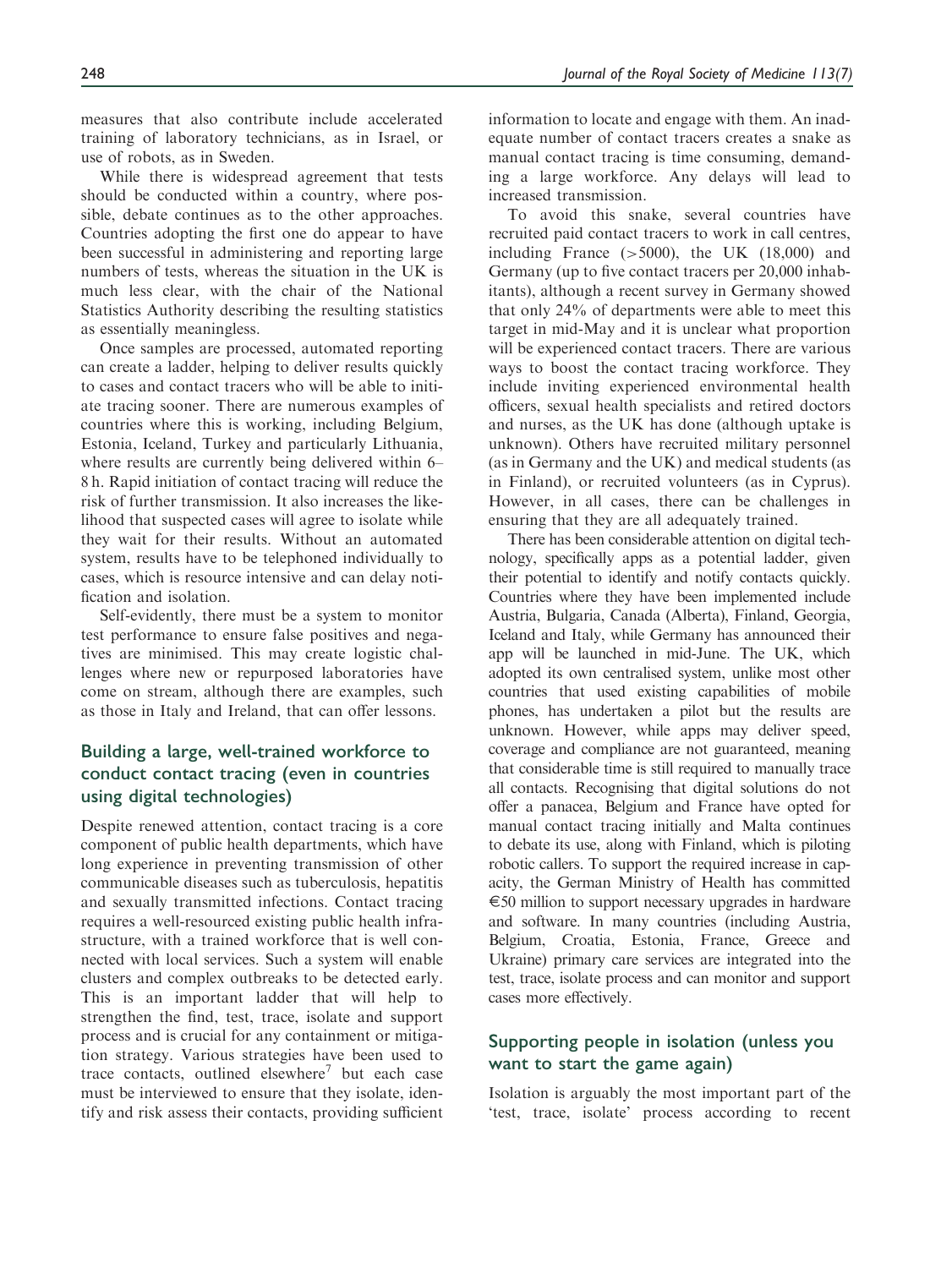evidence in pre-print. $8$  A team of community volunteer contact tracers in the UK published data<sup>9</sup> from a pilot in which it took approximately 80 min to manage each case, with many contacts were unwilling to isolate. Measures to support isolation are therefore an important ladder and in Denmark and Finland, people who cannot isolate will be accommodated elsewhere (albeit for a fee in Finland). The same approach has also been used successfully to prevent outbreaks in care homes in South Korea. Without facilities to support vulnerable individuals to isolate, and especially to minimise any loss of income, it is likely that transmission will rise, another snake that could set back the entire process. Enforcing isolation is also critical<sup>7</sup> and many countries impose fines. Some countries, including Hungary, Iceland, Italy, Lithuania, Norway and Ukraine' use geolocation data to monitor the movements of cases, but such efforts still require a dedicated workforce to enforce it. This requires resources and connections to local service providers who know the local populations. Some groups $10$  have suggested that community health workers could be trained for this purpose.

## Successful 'test, trace, isolate' depends on having adequate capacity in many areas of the public health system

The resources required to successfully find, test, trace, isolate and support cannot be underestimated. Each step requires complex management and logistics and a well-resourced public health infrastructure and workforce. Setbacks can be encountered at any stage, but many can be anticipated. Many countries have developed innovative measures that can boost capacity rapidly. However, it is important to focus on the outcome of find, test, trace, isolate and support rather than the amount of activity. Increasing the number of tests, especially if the numbers reported do not include those actually reported on, as in the UK, will have limited value without a well-resourced system to trace and isolate cases. In addition to scale, speed is essential. Delays at any stage will allow more cases to remain under the radar, silently spreading the infection to others. Ultimately, the success of find, test, trace, isolate and support is to get countries out of lockdown. This will depend critically on their ability to be coordinated, flexible and prepared.

#### **Declarations**

Competing Interests: SR holds and honorary contract with Public Health England but receives no funding from them.

Funding: This project received support from the European Observatory on Health Systems and Policies as part of the COVID-19 Health Systems Response Monitor.

Ethics approval: Not applicable.

Guarantor: SR.

Contributorship: All authors were involved in drafting the manuscript.

Acknowledgements: None.

Provenance: Not commissioned; editorial review

ORCID iDs: Selina Rajan iD [https://orcid.org/0000-0001-5989-](https://orcid.org/0000-0001-5989-2582) [2582](https://orcid.org/0000-0001-5989-2582)

Martin Mckee **b** <https://orcid.org/0000-0002-0121-9683>

#### **References**

- 1. The European Observatory on Health Systems and Policies. COVID-19 Health System Response Monitor. See [https://www.covid19healthsystem.org/mainpage.](https://www.covid19healthsystem.org/mainpage.aspx) [aspx](https://www.covid19healthsystem.org/mainpage.aspx) (last checked 5 June 2020).
- 2. World Health Organization. Advice on the Use of Point-of-Care Immunodiagnostic Tests for COVID-19. See [https://www.who.int/news-room/commentaries/](https://www.who.int/news-room/commentaries/detail/advice-on-the-use-of-point-of-care-immunodiagnostic-tests-for-covid-19) [detail/advice-on-the-use-of-point-of-care-immunodiag](https://www.who.int/news-room/commentaries/detail/advice-on-the-use-of-point-of-care-immunodiagnostic-tests-for-covid-19)[nostic-tests-for-covid-19](https://www.who.int/news-room/commentaries/detail/advice-on-the-use-of-point-of-care-immunodiagnostic-tests-for-covid-19) (last checked 5 June 2020).
- 3. O'Shea D. Norway rolls out new COVID-19 test. Univadis. See [https://www.univadis.co.uk/viewarticle/](https://www.univadis.co.uk/viewarticle/norway-rolls-out-new-covid-19-test-718259) [norway-rolls-out-new-covid-19-test-718259](https://www.univadis.co.uk/viewarticle/norway-rolls-out-new-covid-19-test-718259) checked 5 June 2020).
- 4. Booth R. Testing for coronavirus in UK care homes a 'complete system failure' | Society | The Guardian. See [https://www.theguardian.com/society/2020/may/12/](https://www.theguardian.com/society/2020/may/12/testing-coronavirus-uk-care-homes-complete-system-failure) [testing-coronavirus-uk-care-homes-complete-system](https://www.theguardian.com/society/2020/may/12/testing-coronavirus-uk-care-homes-complete-system-failure)[failure](https://www.theguardian.com/society/2020/may/12/testing-coronavirus-uk-care-homes-complete-system-failure) (last checked 5 June 2020).
- 5. Labmate. How Germany Has Led the Way on COVID-19 Testing Labmate Online. See [https://www.labmate](https://www.labmate-online.com/news/laboratory-products/3/breaking-news/how-germany-has-led-the-way-on-covid-19-testing/52141)[online.com/news/laboratory-products/3/breaking](https://www.labmate-online.com/news/laboratory-products/3/breaking-news/how-germany-has-led-the-way-on-covid-19-testing/52141)[news/how-germany-has-led-the-way-on-covid-19-test](https://www.labmate-online.com/news/laboratory-products/3/breaking-news/how-germany-has-led-the-way-on-covid-19-testing/52141)[ing/52141](https://www.labmate-online.com/news/laboratory-products/3/breaking-news/how-germany-has-led-the-way-on-covid-19-testing/52141) (last checked 5 June 2020).
- 6. Buranyi S. Inside Germany's Covid-19 testing masterclass. Prospect Magazine. See [https://www.prospectma](https://www.prospectmagazine.co.uk/magazine/germany-covid-19-masterclass-testing-tracing-uk)[gazine.co.uk/magazine/germany-covid-19-masterclass](https://www.prospectmagazine.co.uk/magazine/germany-covid-19-masterclass-testing-tracing-uk)[testing-tracing-uk](https://www.prospectmagazine.co.uk/magazine/germany-covid-19-masterclass-testing-tracing-uk) (last checked 5 June 2020).
- 7. Scarpetti G, Webb E and Hernandez-Quevedo C. How do measures for isolation, quarantine, and contact tracing differ among countries? – Cross-Country Analysis. The European Observatory on Health Systems and Policies. See [https://analysis.covid19healthsystem.org/](https://analysis.covid19healthsystem.org/index.php/2020/05/19/how-do-measures-for-isolation-quarantine-and-contact-tracing-differ-among-countries/) [index.php/2020/05/19/how-do-measures-for-isolation](https://analysis.covid19healthsystem.org/index.php/2020/05/19/how-do-measures-for-isolation-quarantine-and-contact-tracing-differ-among-countries/)[quarantine-and-contact-tracing-differ-among-coun](https://analysis.covid19healthsystem.org/index.php/2020/05/19/how-do-measures-for-isolation-quarantine-and-contact-tracing-differ-among-countries/)[tries/](https://analysis.covid19healthsystem.org/index.php/2020/05/19/how-do-measures-for-isolation-quarantine-and-contact-tracing-differ-among-countries/) (last checked 5 June 2020).
- 8. Kucharski AJ, Klepac P, Conlan AJK, Kissler SM, Tang Mmath M, Fry Phd H, et al. Effectiveness of isolation, testing, contact tracing and physical distancing on reducing transmission of SARS-CoV-2 in different settings: a mathematical modelling study. See